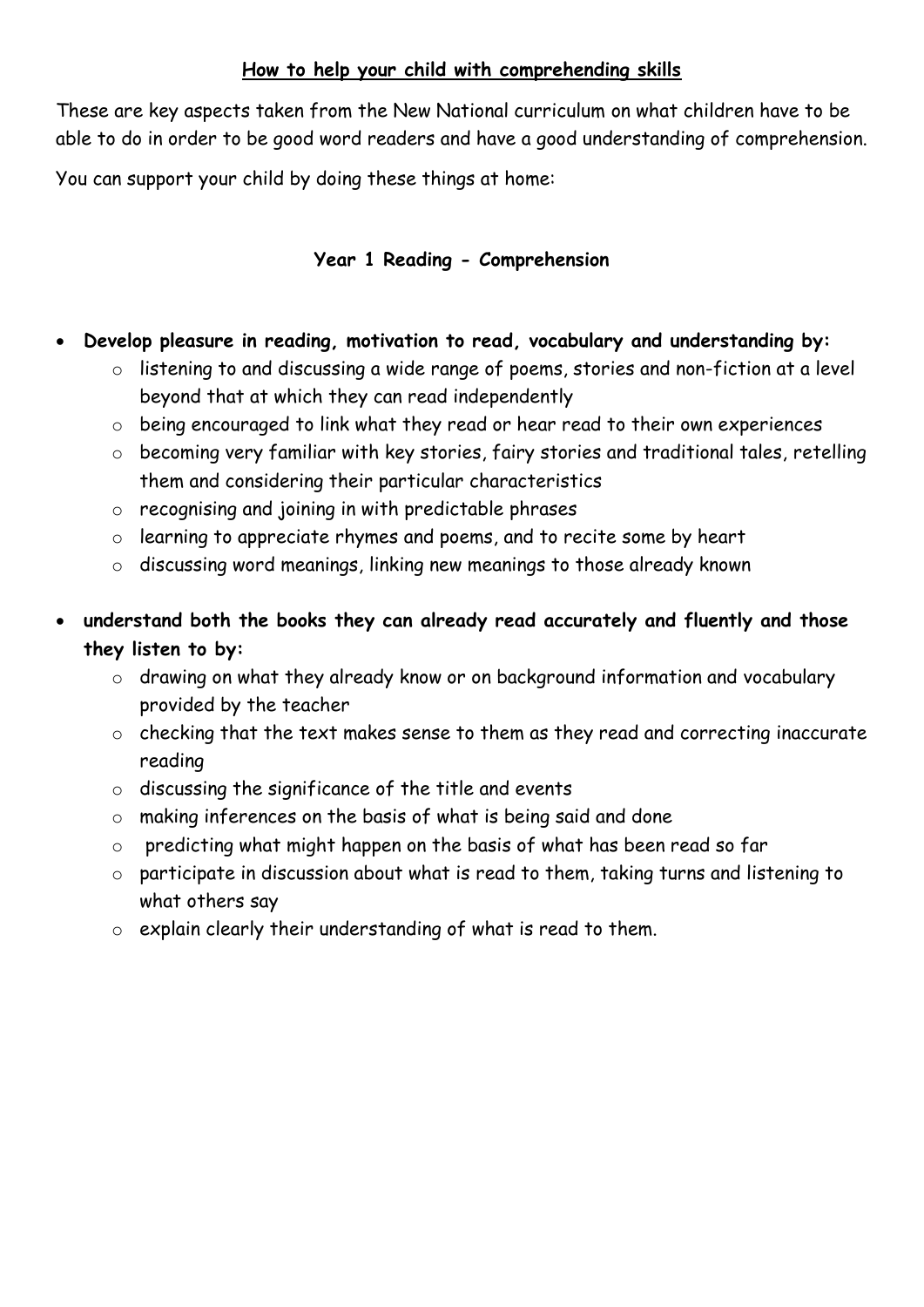- **Develop pleasure in reading, motivation to read, vocabulary and understanding by:**
	- o listening to, discussing and expressing views about a wide range of contemporary and classic poetry, stories and non-fiction at a level beyond thatat which they can read independently
	- o discussing the sequence of events in books and how items of information are related
	- o becoming increasingly familiar with and retelling a wider range of stories, fairy stories and traditional tales
	- o being introduced to non-fiction books that are structured in different ways
	- o recognising simple recurring literary language in stories and poetry
	- o discussing and clarifying the meanings of words, linking new meanings to known vocabulary
	- o discussing their favourite words and phrases
	- o continuing to build up a repertoire of poems learnt by heart, appreciating these and reciting some, with appropriate intonation to make the meaning clear

# **understand both the books that they can already read accurately and fluently and**

#### **those that they listen to by**:

- o drawing on what they already know or on background information and vocabulary provided by the teacher
- o checking that the text makes sense to them as they read and correcting inaccurate reading
- o making inferences on the basis of what is being said and done
- o answering and asking questions
- o predicting what might happen on the basis of what has been read so far
- participate in discussion about books, poems and other works that are read to them and those that they can read for themselves, taking turns and listening to what others say
- explain and discuss their understanding of books, poems and other material, both those that they listen to and those that they read for themselves.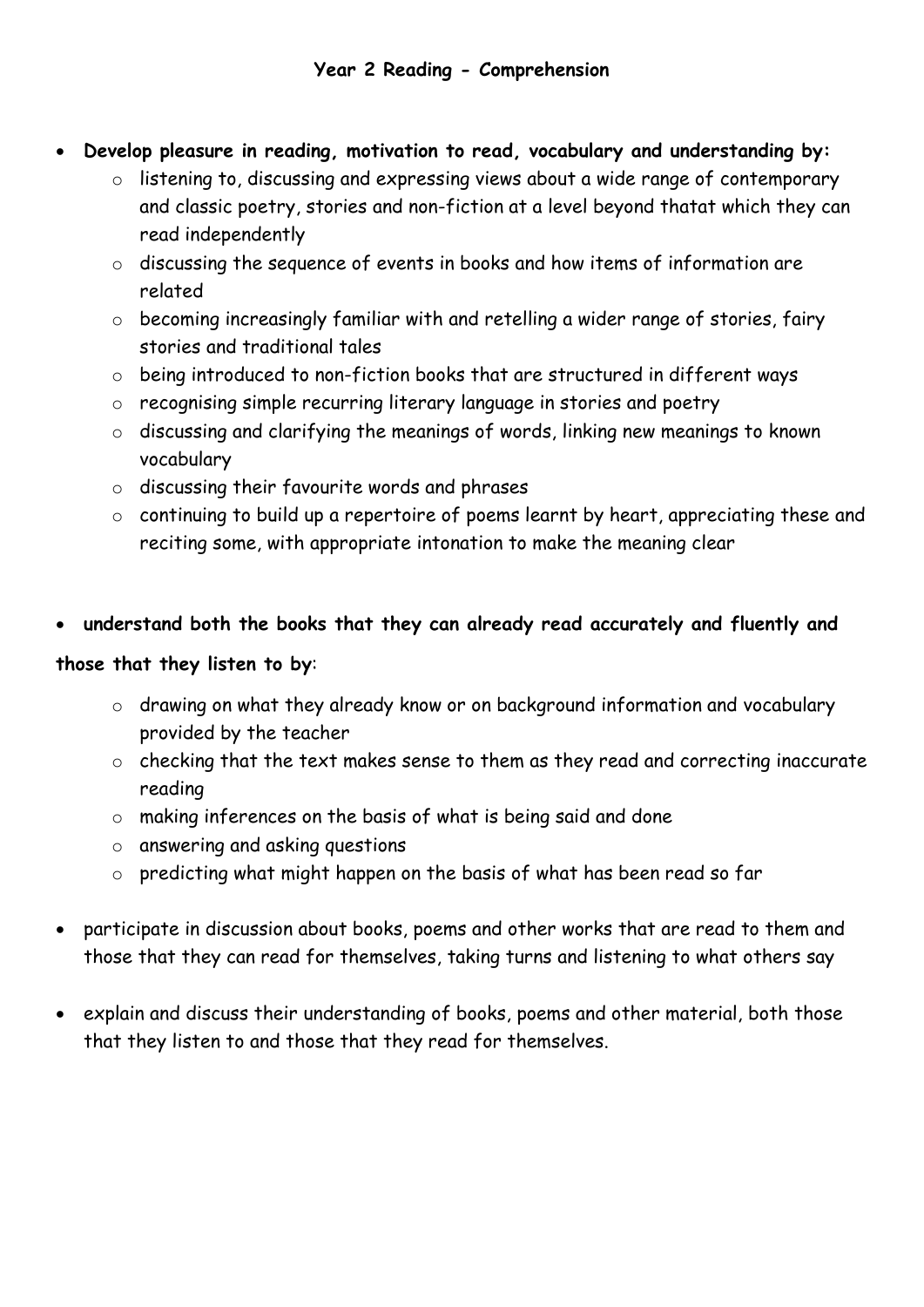- develop positive attitudes to reading and understanding of what they read by:
	- o listening to and discussing a wide range of fiction, poetry, plays, non-fiction and reference books or textbooks
	- o reading books that are structured in different ways and reading for a range of purposes
	- o using dictionaries to check the meaning of words that they have read
	- o increasing their familiarity with a wide range of books, including fairy stories, myths and legends, and retelling some of these orally
	- o identifying themes and conventions in a wide range of books
	- o preparing poems and play scripts to read aloud and to perform, showing understanding through intonation, tone, volume and action
	- o discussing words and phrases that capture the reader's interest and imagination
	- o recognising some different forms of poetry [for example, free verse, narrative poetry]
- understand what they read, in books they can read independently, by:
	- o checking that the text makes sense to them, discussing their understanding and explaining the meaning of words in context
	- o asking questions to improve their understanding of a text
	- o drawing inferences such as inferring characters' feelings, thoughts and motives from their actions, and justifying inferences with evidence
	- o predicting what might happen from details stated and implied
	- o identifying main ideas drawn from more than one paragraph and summarising these
	- o identifying how language, structure, and presentation contribute to meaning
	- o retrieve and record information from non-fiction
	- o participate in discussion about both books that are read to them and those they
	- o can read for themselves, taking turns and listening to what others say.